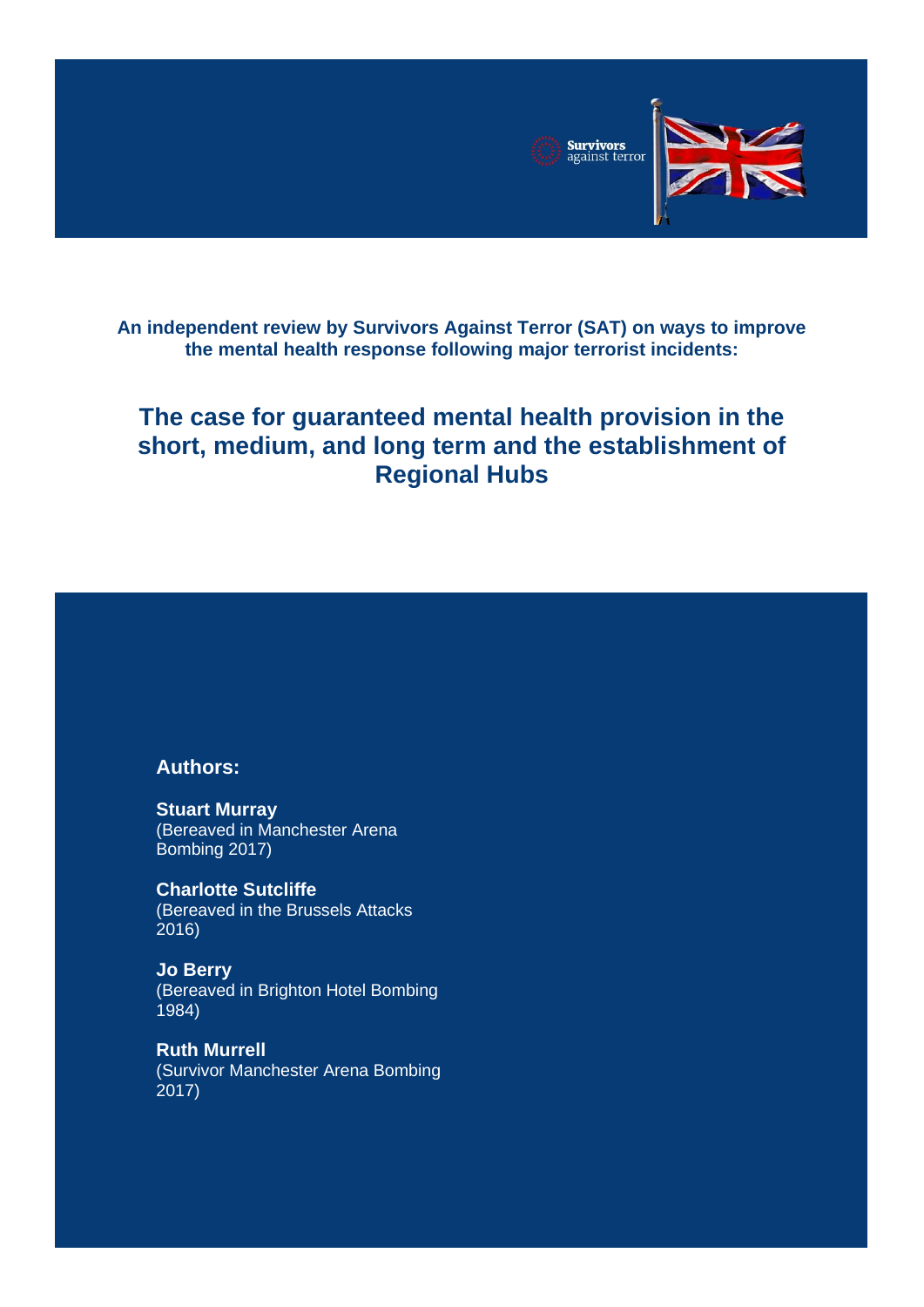

| Why we identified a central register of survivors of terror as a key component of mental    |  |
|---------------------------------------------------------------------------------------------|--|
| Regional hubs to manage the psychological effects of major incidents in a timely way  6     |  |
|                                                                                             |  |
|                                                                                             |  |
| The need to incorporate children and families into the management of the psychological      |  |
| More research is required to understand and learn more about the best treatment 8           |  |
| The training and education of health and mental health care services in the recognition and |  |
| Case Study 2 - Stuart Murray (Bereaved in Manchester Arena Bombing)                         |  |
|                                                                                             |  |
|                                                                                             |  |
|                                                                                             |  |
|                                                                                             |  |
|                                                                                             |  |

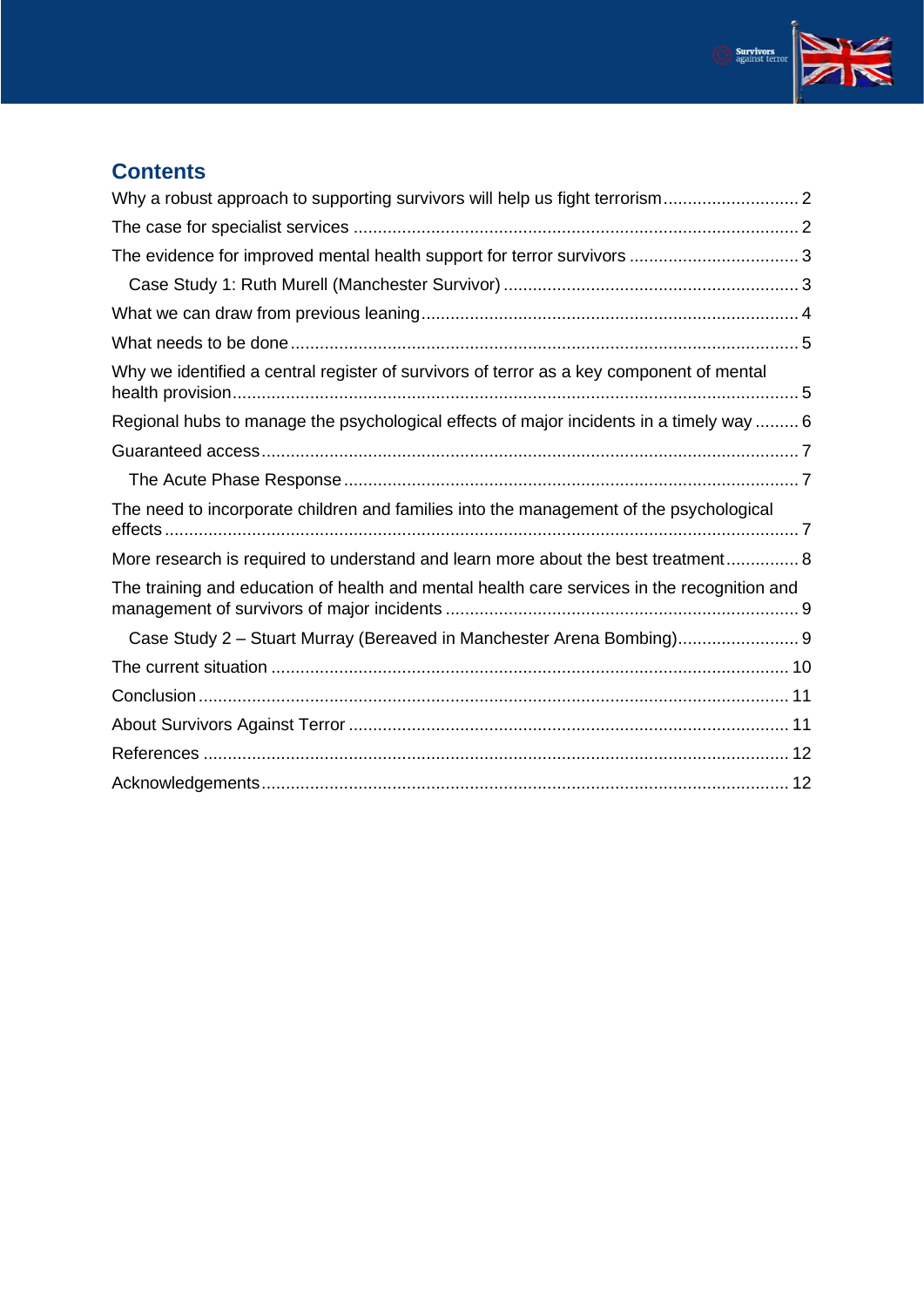

Survivors Against Terror (SAT) was set up by people injured or bereaved by terrorism to tackle terrorism and the harm that is causes. Our objectives are three-fold:

- 1. Pushing for better support for survivors.
- 2. Changing policy to make future attacks less likely.
- 3. Helping the public play an active role in fighting terrorism.

In this paper we make specific, evidenced recommendations for improved mental health support for survivors of terror attacks as part of the national response to terrorism. It is important to highlight that survivors includes not only those were present and survived injuries, but also all those who were present both before and after the event and were witnesses, as well as the families and friends of all those affected.

Mental health support is of course part of a wider set of support policies that survivors of terror attacks should be guaranteed. SAT is currently researching a comparative report on the rights of survivors across a range of countries and in due course will publish our recommendations on a new 'Survivors' Charter'. The Government has promised to consult on such a charter and this paper is designed to inform the section covering mental health contained within it.

## <span id="page-2-0"></span>**Why a robust approach to supporting survivors will help us fight terrorism**

Terrorists indiscriminately target innocent members of the public, but the physical manifestation of the attack is a small part of the terrorists' overall strategy. First and foremost, terror attacks are attacks on our nation's mental health. Terrorists, lacking infrastructure to take on the state directly, use a form of psychological warfare which erodes our sense of safety and security. Attacks are designed to spread fear, anxiety, and division. By making us fearful they aim to change our way of life, in a way that their limited offensive capacity never could.

All states have a duty to protect and look after their citizens. That responsibility is heightened when harm is done to citizens as a proxy for harming the state. But even more fundamentally, if we are to defeat terrorism, we must take its attempts to undermine our collective mental health as being a front line in that battle. This of course requires public reassurance and mass communication approaches, but at a more granular level it also requires looking after the mental health of those most directly affected by the attack. And at present the state is failing in that duty.

### <span id="page-2-1"></span>**The case for specialist services**

Being a victim of terrorism is different from experiencing other violent trauma. This is due the indiscriminate nature of the victimisation, which is designed to erode a sense of safety, and provoke fear and shock at both an individual and community level (Hoffman, 2006; Hamblenet et al, 2012; Rubaltelliet et el, 2018).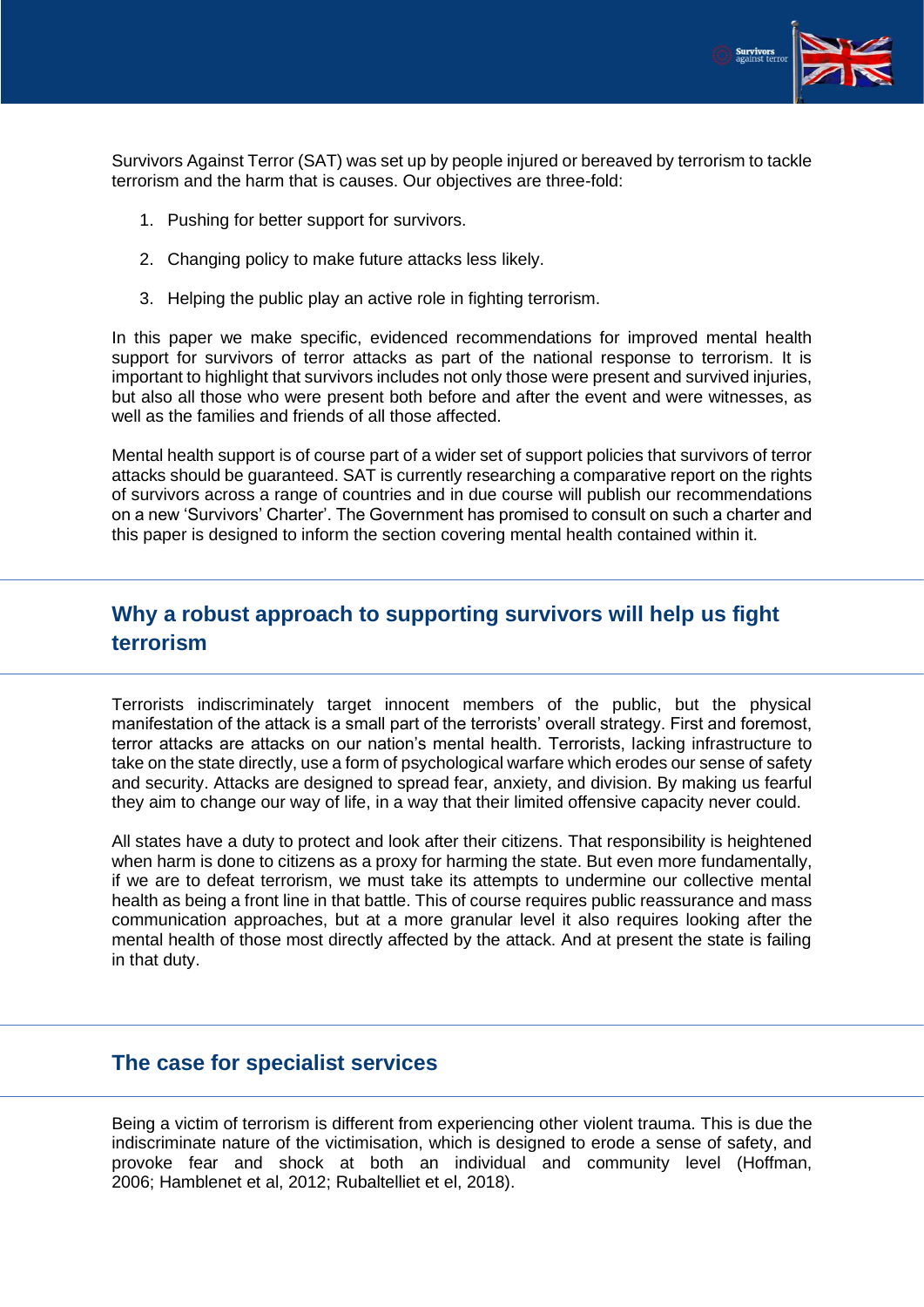

Survivors of terror attacks experience a complex interplay between a profound personal trauma and the wider public and political aspects of an attack (Seeley, 2014; Lynch and Argomaniz, 2017). Particularly, extensive media coverage and public interest in the aftermath can be very overwhelming for survivors. Studies have shown that terrorist attacks can cause a shift in the survivor's identity, challenging their world views and creating feelings of disillusionment and angst (Benson et al, 2016).

# <span id="page-3-0"></span>**The evidence for improved mental health support for terror survivors**

In 2018, SAT, in partnership with Kantar, commissioned a survey of survivors of terror attacks. 271 people responded. Whilst the support of the emergency services, paramedics and police were rated highly, a shocking 76% rated mental health services as requiring improvement with a significant majority rating this as highly needs improving. The stories underlying this feedback are concerning.

#### <span id="page-3-1"></span>Case Study 1: Ruth Murell (Manchester Survivor)

Ruth was in the foyer of the Manchester Arena with her 13yr old daughter and friends when the bomb exploded, her friend was killed, Ruth and her daughter were seriously injured, her friend's daughter escaped physical harm but witnessed the death of her mother.

Ruth and her daughter were hospitalised for a six-week period undergoing treatment for shrapnel wounds. They continued to undergo surgery for a further three years.

Ruth feels the care they have received for their physical wounds was first class however, following discharge from hospital, she found there was no psychological provision and was left in an appalling state of psychological distress.

#### *"…suffering flashbacks, bereavement, and lack of sleep. Most days, the anxiety was so overwhelming that we were unable to leave our home."*

Her GP prescribed a range of medication to help her to function. However, she was advised that the waiting list for the trauma counselling could be over 12 months.

She was offered some intermediate counselling by two agencies, neither were equipped to deal with Post Traumatic Stress Disorder (PTSD) or offered Trauma based therapy. She was recommended EMDR (Eye Movement De-sensitisation and Reprocessing- a PTSD treatment that is recommended by NICE), however, the NHS waiting list was12 months.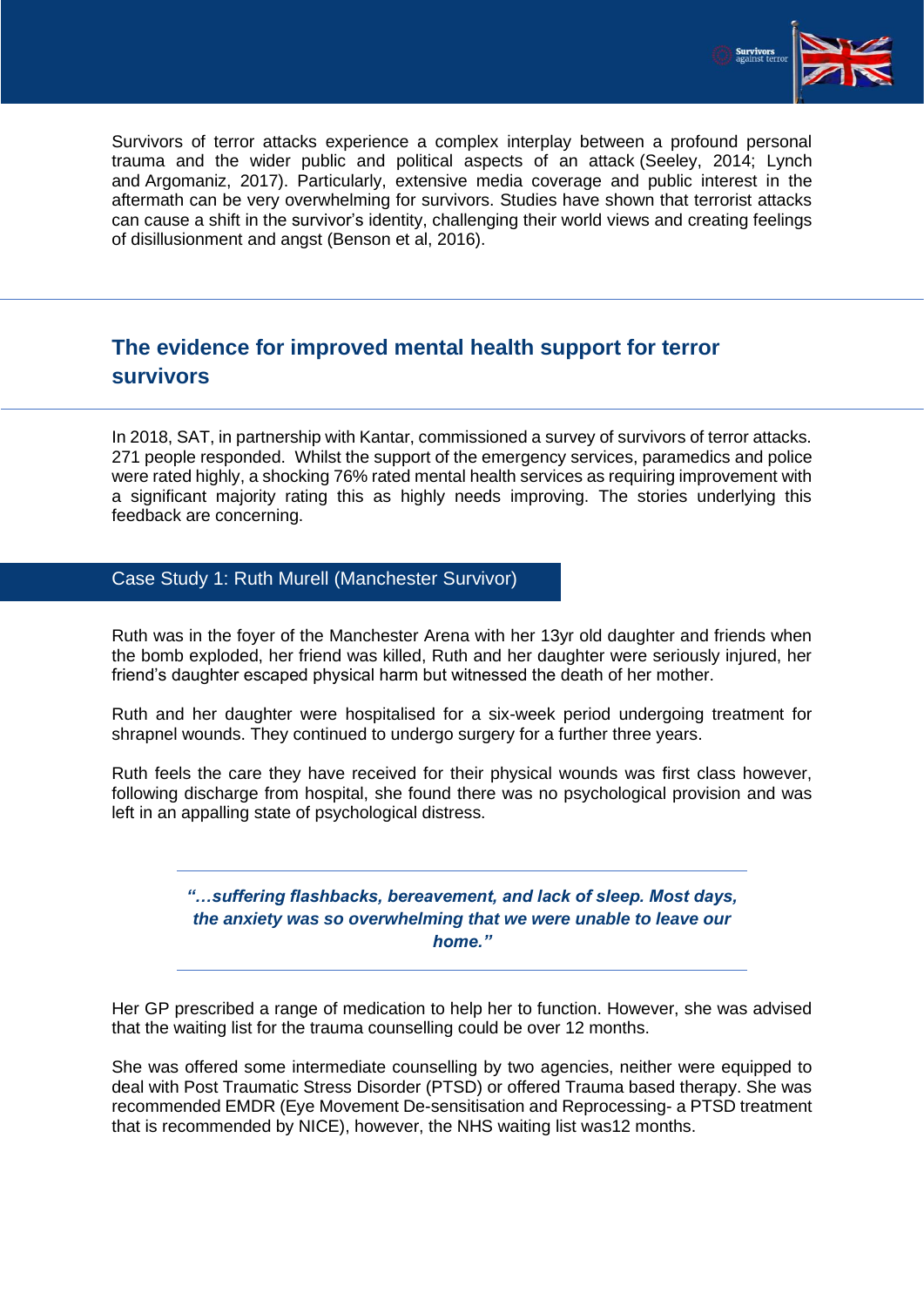

Ruth finally requested a list of approved Private Trauma/ EMDR Psychologists in her area and paid for her own weekly treatment for 18 months at £85.00 per hour.

#### *"I feel incredibly lucky to have received an award from the Manchester Fund money to pay for my therapy. Without it, I don't think I would be here today."*

In the absence of statutory services Ruth was dependent on charity to access appropriate care. There were many more survivors there that evening who did not qualify for the We Love Manchester fund and so had no option but to join the long waiting lists.

*"Mental health services are diabolical here; I still have not seen a psychologist 14 months after the event" (Manchester Arena survivor)*

### <span id="page-4-0"></span>**What we can draw from previous learning**

Repeated research has shown that early mental health support as well as access to specialist assessment and treatment has failed to gain the recognition and resources that other areas of the response to a terror attack have (Allsopp K, 2019).

As far back as 2003 the Legacy Study, which looked at the needs of survivors of the Northern Ireland 'troubles,' reported that the needs of victims came low down in the pecking order with the prime focus on the incident. It called for an Interdepartmental group to coordinate a national response for survivors and to develop services based on models of best practice to address their needs (Dover J, 2003).

Reviews of the 2005 bombings in London found that access to specialist services was inconsistent, financial contracts acted as barriers, there was a lack of central planning, and there was widespread failure to share data (Brewin C, 2009).

12 years on from that, after the Manchester Arena bombing, a central Hub was set up to give remote support and refer clients to their local services for psychological therapies. We met with those involved with the Hub who told us their own review has concluded that there is still a need to update policy and importantly that we have still not learned from the lessons of 2005.

Existing NHS models of access to mental health support, IAPT (Improving Access to Psychological Therapies), are not adequate as they are short term, do not include follow up and are too narrow in focus. They are also not equipped to deal with traumatic loss.

In order to be effective, they need to offer more than the current 10-session model, they need to be more proactive e.g. communicating with other agencies, school, employer etc and there needs to be more proactive outreach towards survivors. There is an urgent need for us to respond to the findings of previous research, so that when the next event occurs, we are not repeating the failings of yesterday.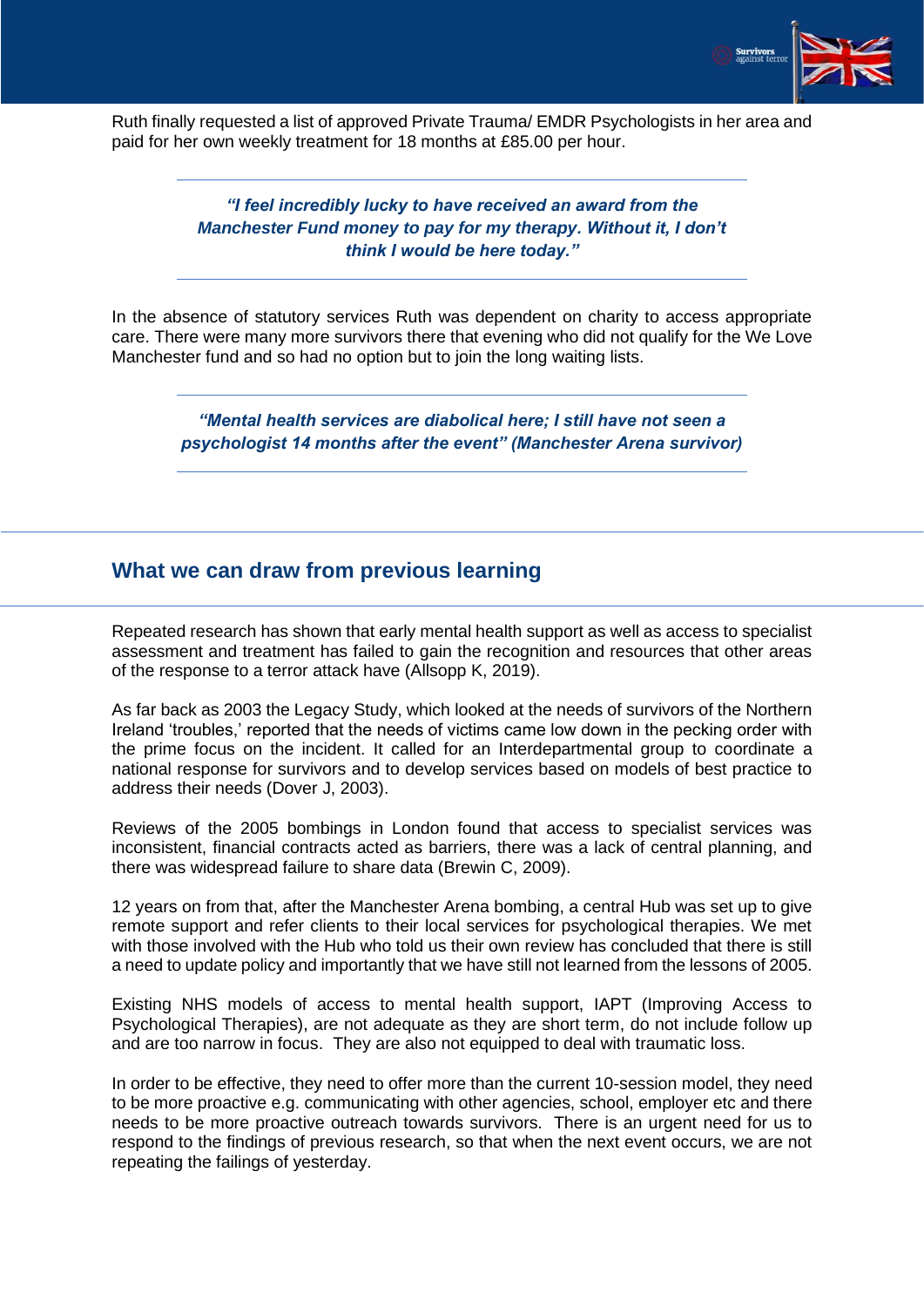

## <span id="page-5-0"></span>**What needs to be done**

A subgroup of SAT has met with a range of organisations and expert individuals over a period of several months and identified and agreed on the following key areas: -

- The need for a centralised register of UK resident survivors of domestic and overseas terror attacks; this will enable proactive screening and follow up
- Survivors of terror attacks should be guaranteed a maximum wait for triage of three weeks following the attack and guaranteed access to follow up services by six weeks after that if appropriate
- To facilitate this access and ensure the guarantee is honoured there must be permanent regional hubs. These should be able to manage both acute events and the chronic psychological sequelae of major incidents
- Mental health provision must be available to children and families within the same services- we look to the Family Trauma Centre in Northern Ireland as an example of good practice.
- Government should invest in the research required to understand and learn more about the best treatment and therapies to help survivors
- Existing health care services need more training and education in the recognition and management of the health care issues after a major terrorist incident

# <span id="page-5-1"></span>**Why we identified a central register of survivors of terror as a key component of mental health provision**

#### *"we were pretty much left to fall through gaps in the system of the NHS." (Manchester survivor)*

Mental health symptoms often occur much later than the attack and survivors often delay presentation of their symptoms. Recommendation 1.1.18 of the NICE guidelines regarding the management of PTSD 2018 currently state that those responsible for coordinating the disaster plan should think about the routine use of a validated, brief screening instrument for PTSD at 1 month after the disaster. Therefore, an up-to-date register is fundamental to screening of the long-term needs of survivors. To this end it is imperative that there exists an appropriate way of registering survivors of terror attacks which is passed on through the necessary health care channels.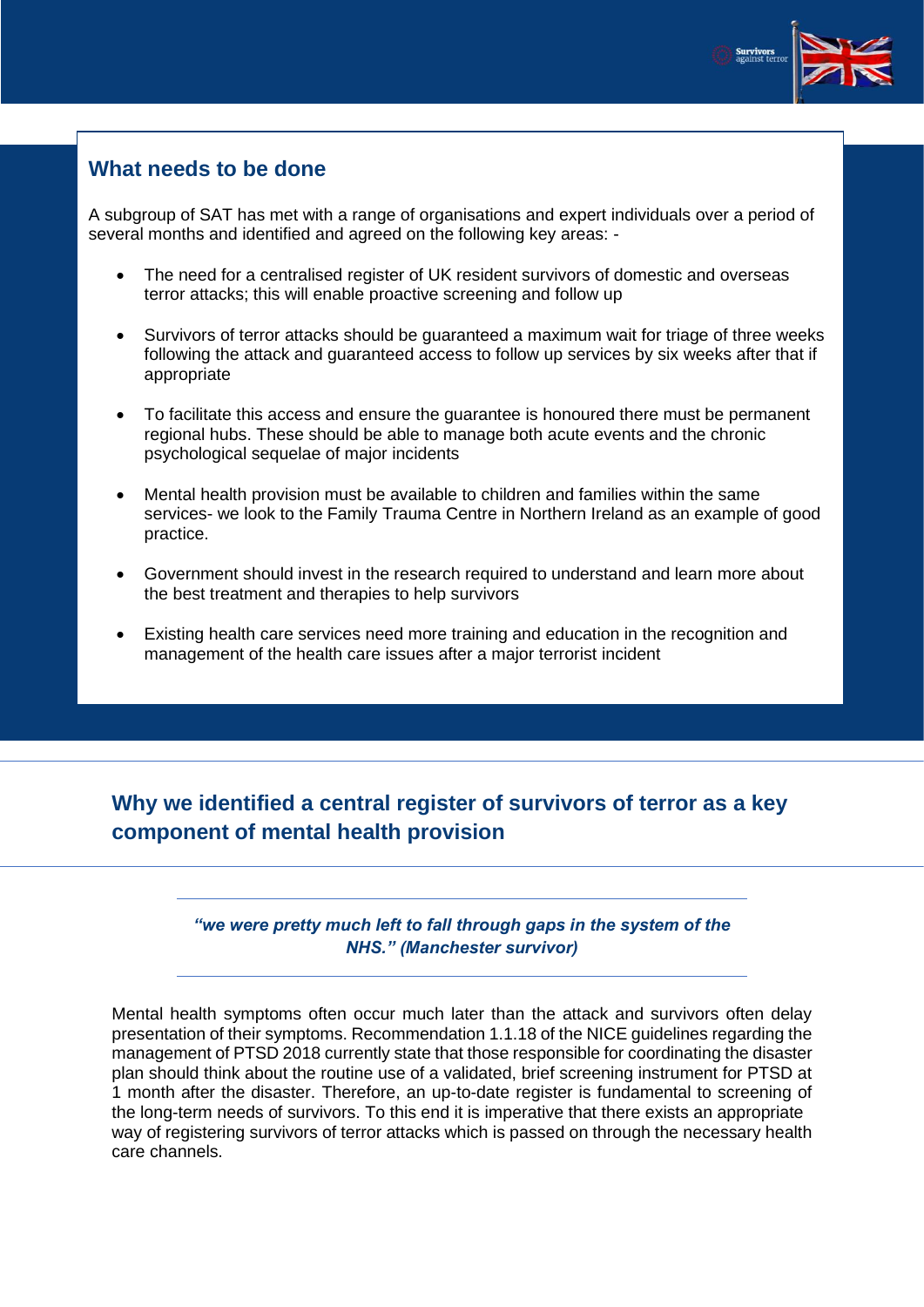

In order to achieve this goal, there needs to be: -

- Agreed systems of data sharing.
- An agreement on the coding to be used within healthcare systems and precisely who needs to be registered in the system.
- A clear plan within the Emergency, Preparedness, Resilience and Response (EPRR) policy to ensure that the processes to support mental wellbeing are frictionless and timely.
- Guidelines and clarification on data restriction laws so that relevant organisations can communicate swiftly.
- Clear lines of responsibility for ensuring that this happens.
- An agreement on who has access to this register.

Survivors may present themselves later and repeatedly to health services with unexplained physical symptoms related to PTSD. Therefore, good data recording and improved awareness of the significance of survivor status throughout the health care records will enable health care professionals to understand and signpost their patients to the appropriate services (NICE 2018).

# <span id="page-6-0"></span>**Regional hubs to manage the psychological effects of major incidents in a timely way**

*"I was on the beach with my friend who was killed. I had to identify her at the mortuary that day. As I wasn't physically hurt, I felt as though I didn't matter. It took nearly a year before I got any help for PTSD" (Tunisia attack survivor)* 

Following the Tunisia Attacks in 2015, a psychological trauma outreach, screen and support service was set up to help survivors. This had some good results but unfortunately, took 10 months to be set up and was only funded to run for 12 months.

The Westminster Bridge attack in 2017 happened several days before the Tunisia service was officially closed and support had to be provided by existing mental health services in London because the complexities of commissioning and multiple Clinical Commissioning Groups across London made it difficult to set up a single service.

Manchester was able to set up a Hub following the Manchester Arena Bombing in 2017. They were able to set up early detection systems and attempted to streamline patients for the relevant psychological support. They have been able to support people in the short-term, but the long-term funding and plan is still unclear. They have told us a bid for further funding to research long term treatments and support was declined.

Permanent regional hubs should be set up, these can act as specialised major incident psychological support centres (able to surge in size depending on demand). These centres

should be able to set up acute phase responses to major incidents, but also should be involved in the long term follow up, screening, and support, as well as other activities such as training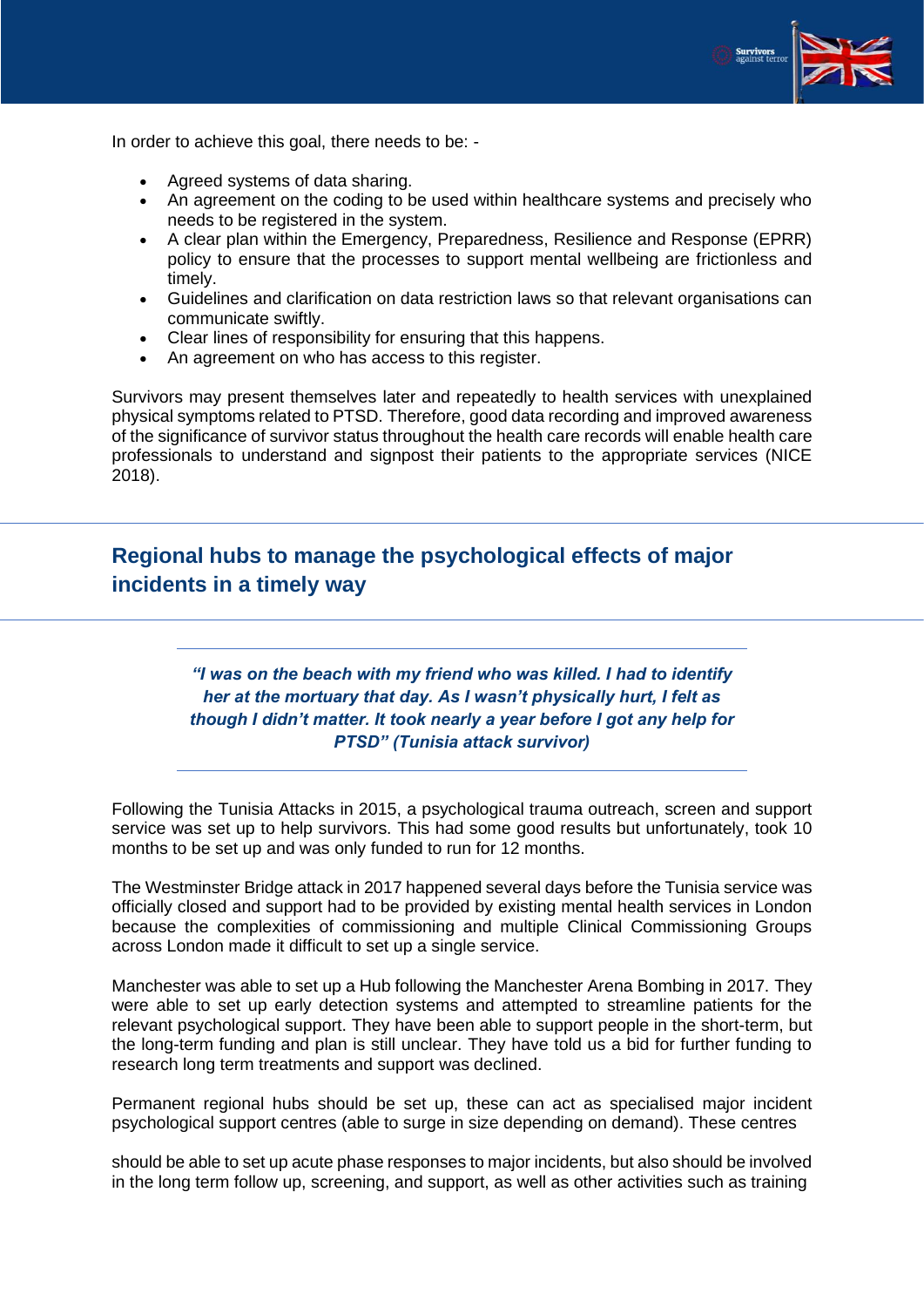

and research. Regional hubs would liaise with the disaster planning teams, and the details of how to contact the service would be disseminated to all health care professionals so that there is no delay.

### <span id="page-7-0"></span>**Guaranteed access**

As part of the acute phase response, survivors should be guaranteed an initial assessment within 3 weeks by an appropriately trained triage mental health worker. Those requiring support whether formal treatment or more structured support, should be guaranteed start to their care plan within 6 weeks of the assessment.

#### <span id="page-7-1"></span>**The Acute Phase Response**

- Survivors should be offered an assessment of their mental health needs within 3 weeks of the event.
- Following assessment, a care plan or pathway should be identified as dictated by need.
- Where appropriate the individual or family should commence treatment or structured support within 6 weeks of this assessment.
- There should be a flexible care plan which accommodates the challenges that will be faced e.g., inquests, anniversaries, financial and legal hurdles, media management, co-ordination with workplaces/schools etc

# <span id="page-7-2"></span>**The need to incorporate children and families into the management of the psychological effects**

*"It took 11 months after the attack and highlighting the lack of child mental health care on a TV programme to get help for my daughter" (Manchester Arena survivor)*

Much of the work to date has identified the needs of children and families as a separate issue. We have heard repeated stories of families having long waits to be seen through the existing regional Child and Adolescent Mental Health Services (CAMHS). There are no extra resources available to support this group and they are left in a postcode lottery having to wait on a long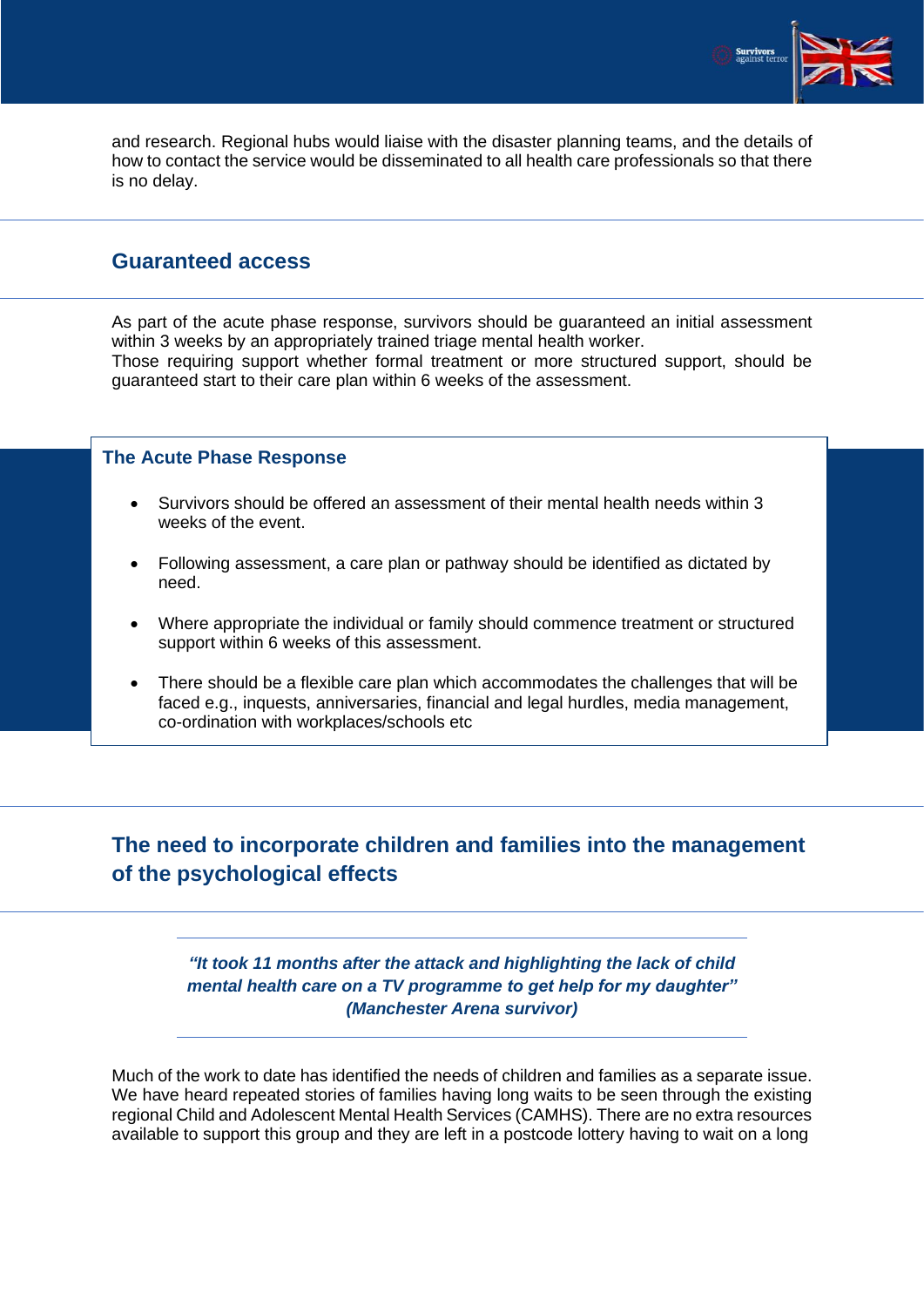

waiting list of children and families who are waiting for non-terrorist related conditions. And even if they are seen the local services often lack the expertise and familiarity to deal with their needs.

Faced with this dilemma after the Manchester Arena Attack, one enterprising mother created the Manchester Survivors choir as a response to not getting the urgent support she needed for her son as well as hearing of many other such similar stories. The group continues to this day, and the friendships provided by it have proved a useful means of support.

Complex family dynamics can often occur when multiple survivors are living in one household. Research into the long-term effects on children and the resources to help them are notoriously limited. All of this leads to families in crisis, with many parents reluctant to access services until their children have been seen.

Furthermore, the effects can manifest years later so there needs to be a clear plan to screen and offer support beyond the initial phase. Schools and colleges need to be considered and how they might need support and training.

We lag behind other countries such as Northern Ireland which has set up the Family Trauma Centre (FTC). This is a regional Child and Adolescent Mental Health Service providing specialist treatment services for children, young people and their families following severe trauma.

There is an urgent need for fully funded family hubs which are resourced and trained to deal with the complex issues that children and families who are survivors of terror face.

## <span id="page-8-0"></span>**More research is required to understand and learn more about the best treatment**

Fortunately, terrorism remains a rare occurrence, and this brings with it a lack of evidence bases around the best ways to support the mental health needs of those involved. Whilst we are aware that NICE produced clear guidelines in 2018 on how to manage and treat Post Traumatic Stress Disorder, we feel further resources need to be committed to further research into the needs of survivors of terror attacks and what types of therapy make the most impact.

In order to be more prepared next time, we need

- Clear pathways of funding and research
- To actively work and collaborate with response teams internationally
- To evaluate the benefits of longer-term surveillance and screening
- To identify the fundamental issues which need research
- To understand better how to manage trauma and traumatic loss following incidents of this nature, where the stressor is sudden, violent or unexpected, and where there is a significant potential for longer term complications.
- Prospective long term (research) to establish the benefit of early mental health support following trauma and traumatic loss in the aftermath of a terrorist incident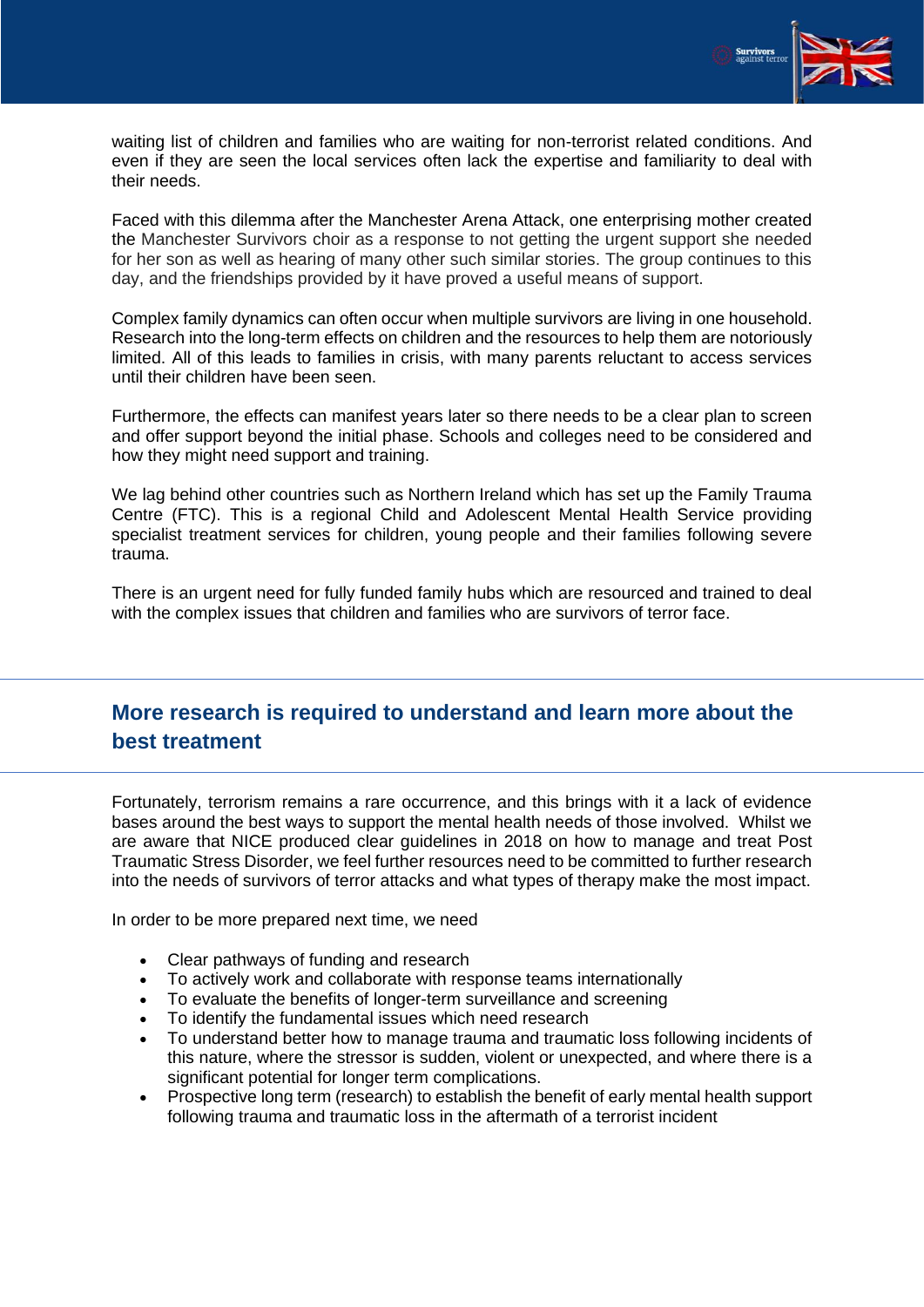

# <span id="page-9-0"></span>**The training and education of health and mental health care services in the recognition and management of survivors of major incidents**

To make a difference we need to educate a wide range of people on the effects of health care issues following terrorist incidents. Mental health services as they are at the current time are unable to manage the additional demand of a mass casualty incident

- Therapists, counsellors and IAPT personnel need further training on the necessary treatments and skills to manage the psychological effects of trauma and loss on a significant scale and importantly, this should include child and group therapists.
- Members of the medical profession in contact with survivors need to understand the importance and significance of highlighting and recognising survivor status in the medical record and understand the benefit and significance of rapid intervention treatments.
- It is important that we use the correct terminology and describe survivors as survivors, rather than victims as this promotes their resilience.
- The general public need to understand the impact on survivors of terrorist incidents as well as understanding their own feelings and how to interact with survivors.
- Politicians and those in positions of authority need to understand the importance and significance of improving the mental health for survivors of terrorist incidents, as it is these people who are required to initiate the necessary changes.

#### <span id="page-9-1"></span>**Case Study 2 – Stuart Murray (Bereaved in Manchester Arena Bombing)**

Stuart lost his 29-year-old stepson, Martyn, in the Manchester Arena Attack. Stuart is a practising doctor with over 25 years' experience as a general practitioner.

> *"…it frustrates me that some members of my family struggled early on to find a therapist who fully understood the impact of what had happened and the needs they had, and that in the beginning we had to pay privately as there were no NHS resources available. The ongoing intrusions of a trial and public inquiry 3 years later are impossible to escape, and the resultant impact of this on our mental health is poorly understood. Whilst we have received offers of support from many people along the way, there remains a lack of coordination between the different mental health and supportive agencies. More important there has been a lack of continuity for my family which ironically has been one of the fundamental aspects in my daily work as a GP over the course of my career.*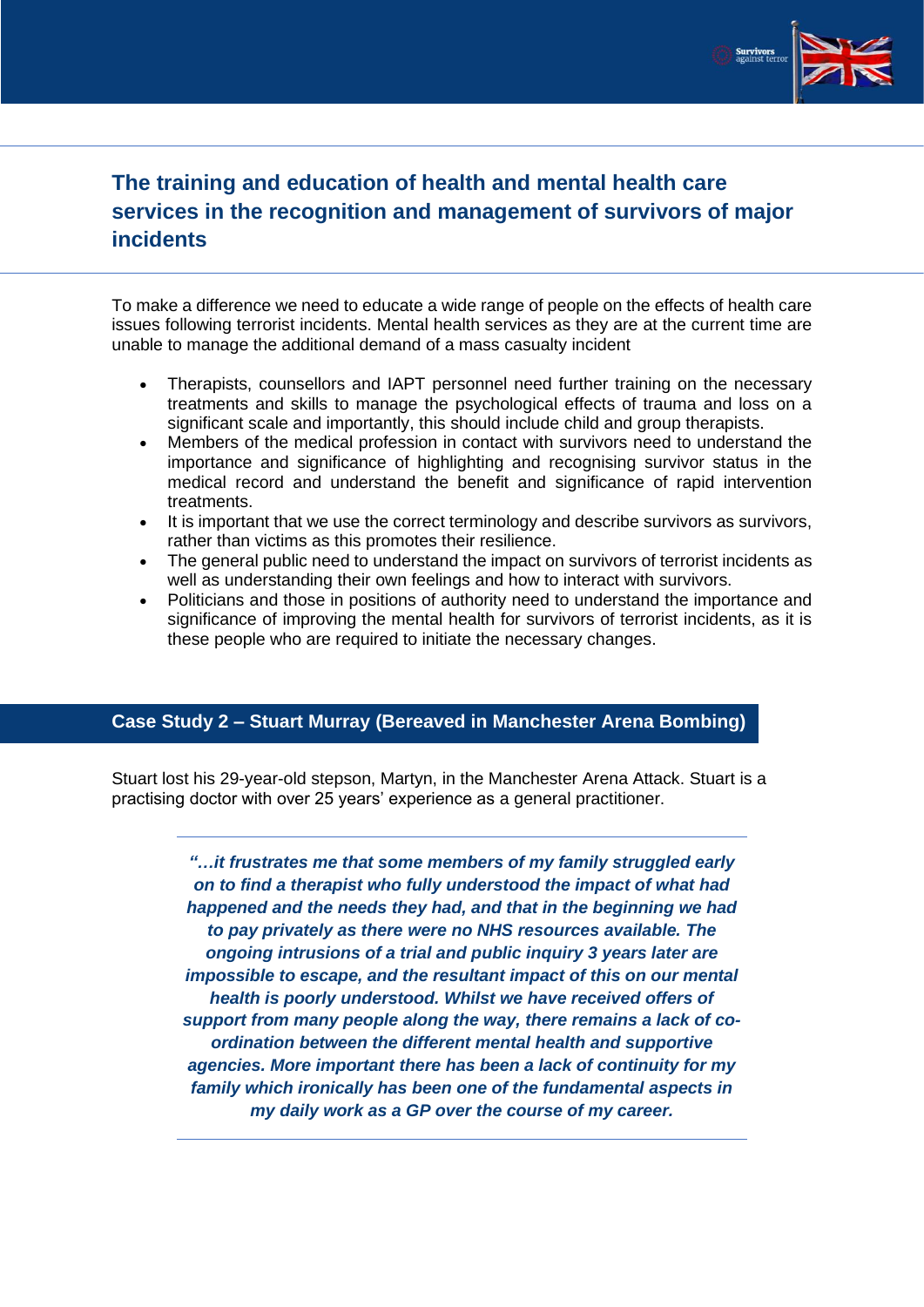

*I have observed the bonding between victim families not only within one incident, but between families of different incidents and yet there is no wider recognition of how to understand and develop this further. I have observed professional colleagues and other doctors struggle to understand and talk about what has happened to me. And I have met those involved with providing the mental health care that is required and heard them talk of the struggle to obtain funding for not only the treatment but also the ongoing research that is required"*

### <span id="page-10-0"></span>**The current situation**

In 2020 the Home Office released £500,000 funding. This was given to four partner organisations; Cruse; Victim Support; The Foundation for Peace and The South London and Maudsley NHS Foundation Trust (SLAM) who are all committed to meeting the different support needs of survivors.

Hopefully, we will see a rapid improvement in the capacity to offer immediate practical and emotional support, based on a comprehensive assessment of survivors' needs, onward referral to outreach, screening, and (where indicated) assessment and referrals for psychological treatments, through these coordinated support services.

This shows a willingness by government to tackle the issues around access to services.

However, we want a commitment to ensure there is always funding there for specialist mental health services for terror survivors. We are calling for a statutory guarantee so it is not dependent on how much there is in the budget on a particular year or which party is in power. There should be funded capacity to respond to the immediate mental health needs of survivors following a terrorist attack and there should be funding to support all survivors' long term mental health needs.

We also feel there needs to be joined up working between the commissioned services and primary health care. Too many of our members have reported presenting at their doctor's and been given no clear route into the specialist services that are out there. There has to be provision for survivors regardless of where they are in the country, good mental health support should not be a matter of where one lives

It is worth noting that none of the services granted funding offer support to children and young people. SAT will look at this in a further piece of work to be completed in 2021.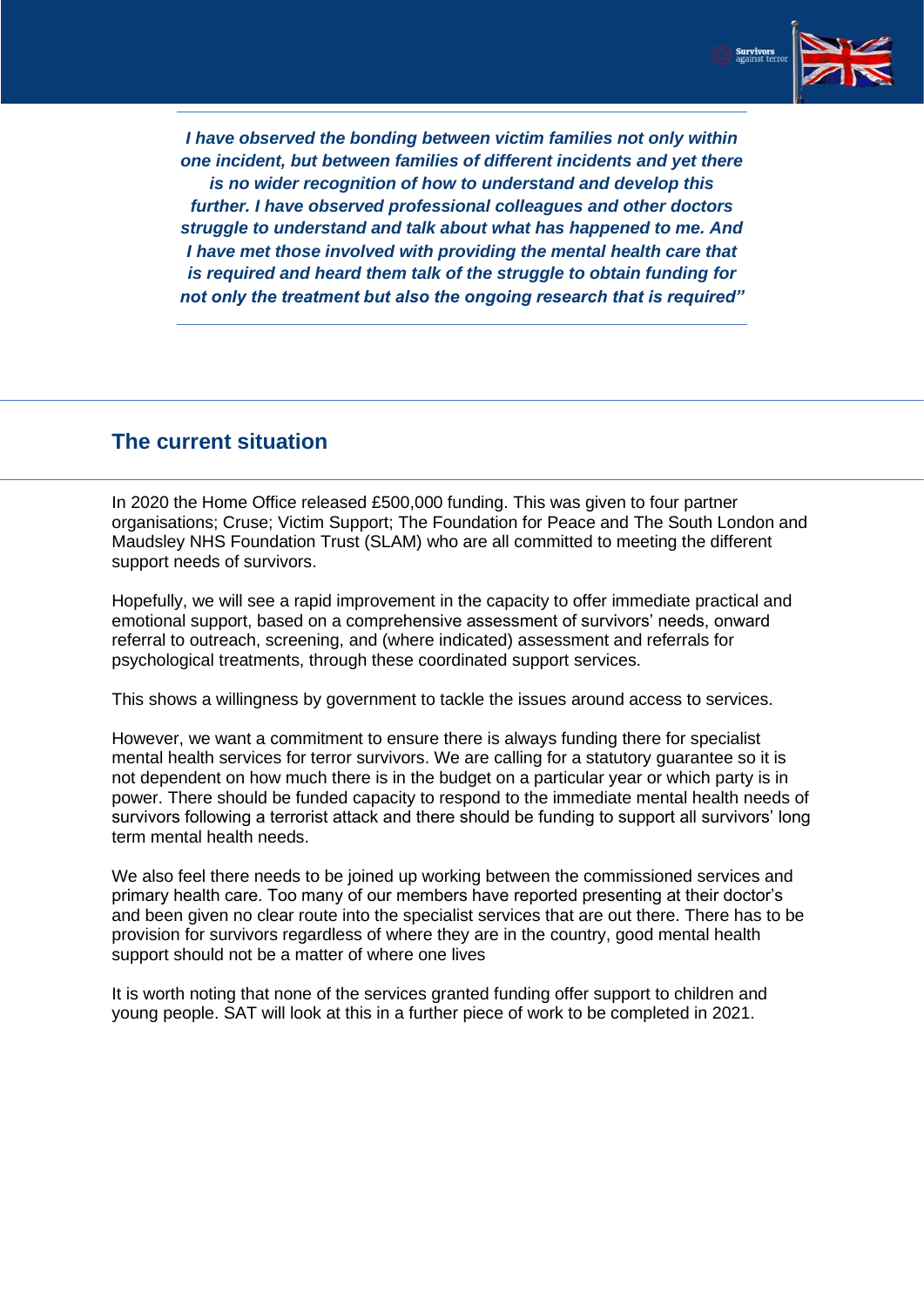

## <span id="page-11-0"></span>**Conclusion**

We need to change the way we see terrorism and realise the assault it represents on our mental health. This is an issue that can affect the public, but survivors are on the front line and deserve much better support.

Progress has already been made through the Manchester Hub created in 2017. It is important that we learn from what has happened before and recognise that timely interventions, screening and treatment can affect the long-term outcomes of those caught up in terrorist incidents.

NICE 2018 provided good guidance on how to screen and manage PTSD and the importance of disaster planning. It is now time for the commissioners and providers of health care to make this work.

Crucially it is time to provide guarantees to survivors of terror attacks of a three-week maximum triage and a six-week maximum for appropriate service provision. These maximum waiting times should be guaranteed in the Survivors Charter to be published later this year.

It is not right that the mental health needs continue to be neglected despite the expanding literature which suggests we should be doing otherwise. Nor is this how the general public would want survivors to be treated.

> *"Finally receiving skilled professional treatment helped me make sense not just of what had happened to me but more importantly of how I responded to it. The psychologist enabled me to see that the symptoms I found so distressing were a normal response to severe trauma and taught me how to deal with and ultimately overcome them. She helped me move from surviving to thriving and I will be forever grateful for her help but sorry I had to wait 18 months to receive it."*

# **About Survivors Against Terror**

<span id="page-11-1"></span>Survivors Against Terror is a network of family members who have lost a loved one to terror and survivors of terror attacks. Our mission is to help our country tackle terrorism more effectively and ensure victims and their families get the support they deserve.

<http://www.survivorsagainstterror.org.uk/>